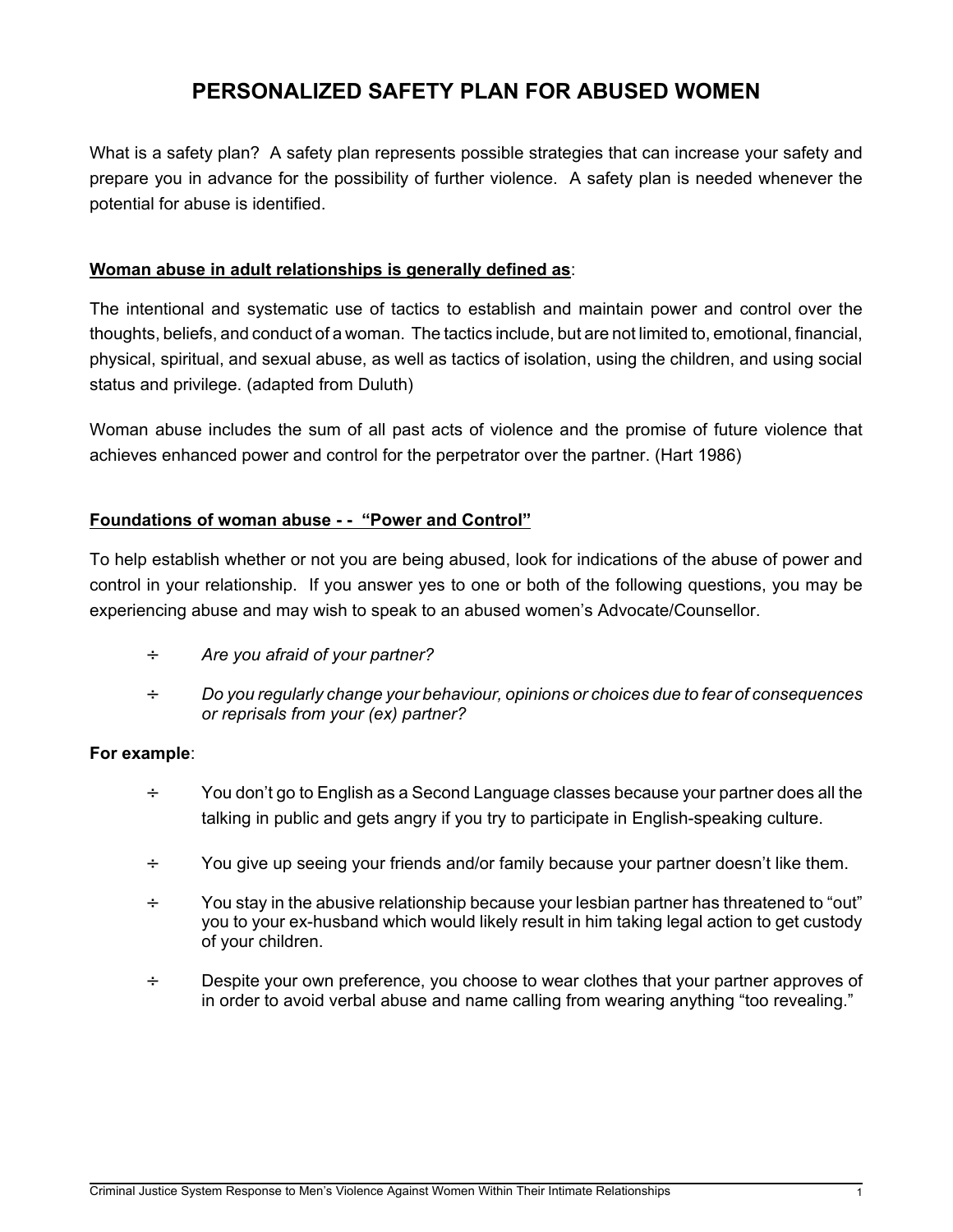## **Tactics of abuse -- "Power and Control"**

This is a visual tool that is useful in understanding how tactics are used by an abuser in order to maintain power and control over a woman.

## **ABUSE IN INTIMATE RELATIONSHIPS**

Woman abuse in adult relationships is generally defined as: The intentional and systematic use of tactics to establish and maintain power and control over the thoughts, beliefs, and conduct of a woman. The tactics can include, but are not limited to, the examples below.

#### **Using Isolation:**

- controlling what she does, who she sees and talks to, where she goes, limiting her outside involvement
- using jealousy to justify actions
- sabotaging of friendships, new relationships

## **Using Emotional Abuse:**

- putting her down, calling her names, making her feel badly about herself
- playing mind games, making her think she is crazy
- humiliated her in front of friends and/or co-workers

#### **Using Children:**

- using visitation (access) to harass her
- using children to relay messages telling them bad things about her
- threatening to take children away
- making her feel badly about her parenting

## **Using Intimidation Coercion & Threats:**

- making her afraid by using looks, actions, gestures
- smashing things
- threatening to report her to welfare, immigration, etc.
- purchasing or displaying weapons
- abusing pets or destroying cherished items

## **Minimizing, Denying & Blaming:**

- making light of the abuse
- saying the abuse didn't happen
- saying the woman caused the abuse
- blaming stress as the problem

#### **Physical Abuse:**

- hitting, slapping, punching, biting, kicking, pushing or harming woman in any way
- confining, holding or preventing woman from leaving
- withholding/preventing a woman's access to physical care, food or medication

#### **Using Social Status & Privilege:**

• reinforcing control over her by the use of gender, race, class, sexual orientation, immigration status, age, occupation, wealth, physical or developmental ability

• using institutions to reinforce power or privilege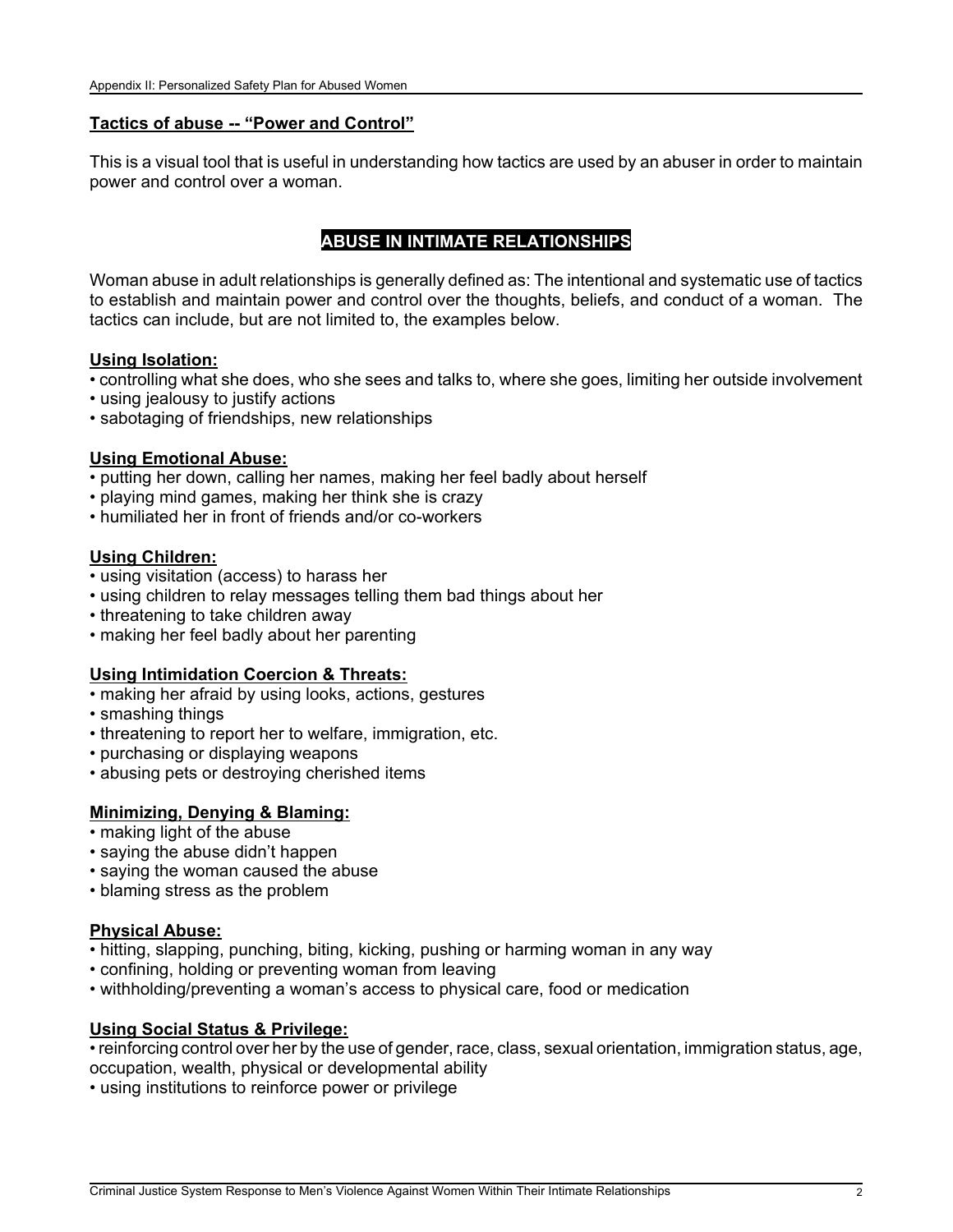#### **Using Economic Abuse:**

- preventing her from getting or keeping a job
- taking her money
- making her ask for money or an "allowance"
- not allowing her to participate in financial decision making

## **Sexual Abuse:**

- any sexual activity that is unwanted or coerced
- sexual name calling or accusations
- uninformed sexual activity, i.e. non-disclosure of STD/HIV status
- forced pregnancy or termination of pregnancy

## **CREATING A SAFETY PLAN**

It is important to know that although you do not have control over your (ex)partner's violence, it is possible that you may be able to increase your own as well as your children's safety when being subjected to this abuse. This safety plan offers different alternatives which you could consider. You are likely to know what is best for yourself and what actions are or are not appropriate in your own situation. Creating a safety plan involves mapping out action steps to increase your safety and prepare in advance for the possibility of further violence. In creating a safety plan, it is important to remember:

- $\div$  That a safety plan is needed whenever the potential for abuse is identified.
- ÷ It can be helpful to be aware of the resources for abused women in your community.
- ÷ That this safety plan is specifically designed for actions that you can take. Another safety outline has been created to assist you in creating a safety plan specifically with your children.
- $\div$  To become familiar with, and review and/or revise your safety plan regularly. Abusive situations and risk factors can change quickly.
- ÷ While considering long-term strategies, it is important to also have a shortterm emergency plan.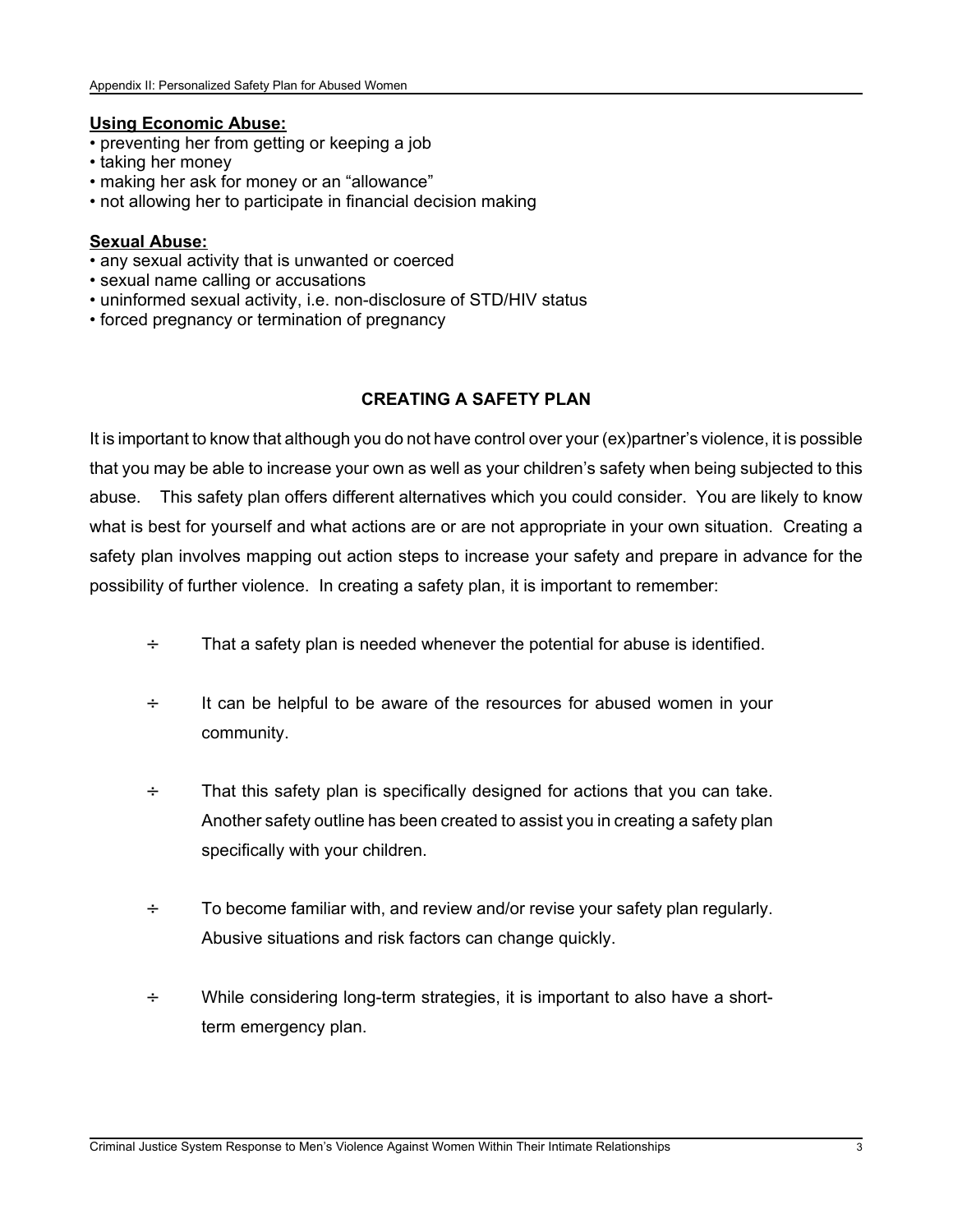# **SAFETY PLAN**

#### **Safety During a Violent Incident:**

In order to increase safety during a violent incident, abused women may use a variety of strategies. Some strategies for you to consider are:

A. What is/are the possible escape route(s) from my home? What doors, windows, elevators, stairwells, or fire escapes could I use:

\_\_\_\_\_\_\_\_\_\_\_\_\_\_\_\_\_\_\_\_\_\_\_\_\_\_\_\_\_\_\_\_\_\_\_\_\_\_\_\_\_\_\_\_\_\_\_\_\_\_\_\_\_\_\_\_\_\_\_\_\_\_\_\_\_\_\_\_. I will take

the time to practice how to get out safely.

- B. I can keep my purse/wallet and keys handy, and always keep them in the same place ), so that I can locate them easily if I need to leave in a hurry. I can also have a second set of keys made in case my (ex)partner takes the first set.
- C. If it is safe for me, I could tell the following people about the violence and request that they call the police if they suspect I am in danger:\_\_\_\_\_\_\_\_\_\_\_\_\_\_\_\_\_\_\_\_\_\_\_\_\_\_\_\_\_\_\_\_\_\_\_\_ and

\_\_\_\_\_\_\_\_\_\_\_\_\_\_\_\_\_\_\_\_\_\_\_\_\_\_\_\_\_\_\_\_\_\_\_\_\_\_\_\_\_\_\_\_\_\_\_\_\_\_\_\_\_\_\_\_\_\_\_\_\_\_\_\_\_\_\_\_\_\_\_\_\_\_\_\_\_.

- D. Children's safety in woman abuse situations is central to a safety plan. I may be able to teach my children a safety plan specifically for them in these circumstances. LAWC has a specific safety planning outline for children.
- E. It may be helpful to have a code word to use with my children or other family members if I should need them to call for help. My code word is
- F. Safe places that I can go if I need to leave my home:
	- $\div$  A place to use the phone:  $\angle$
	- $\div$  A place I could stay for a couple of hours:
	- $\div$  A place that I could stay for a couple of days:
- G. During an abusive incident it is best to try to avoid places in the house where I may be trapped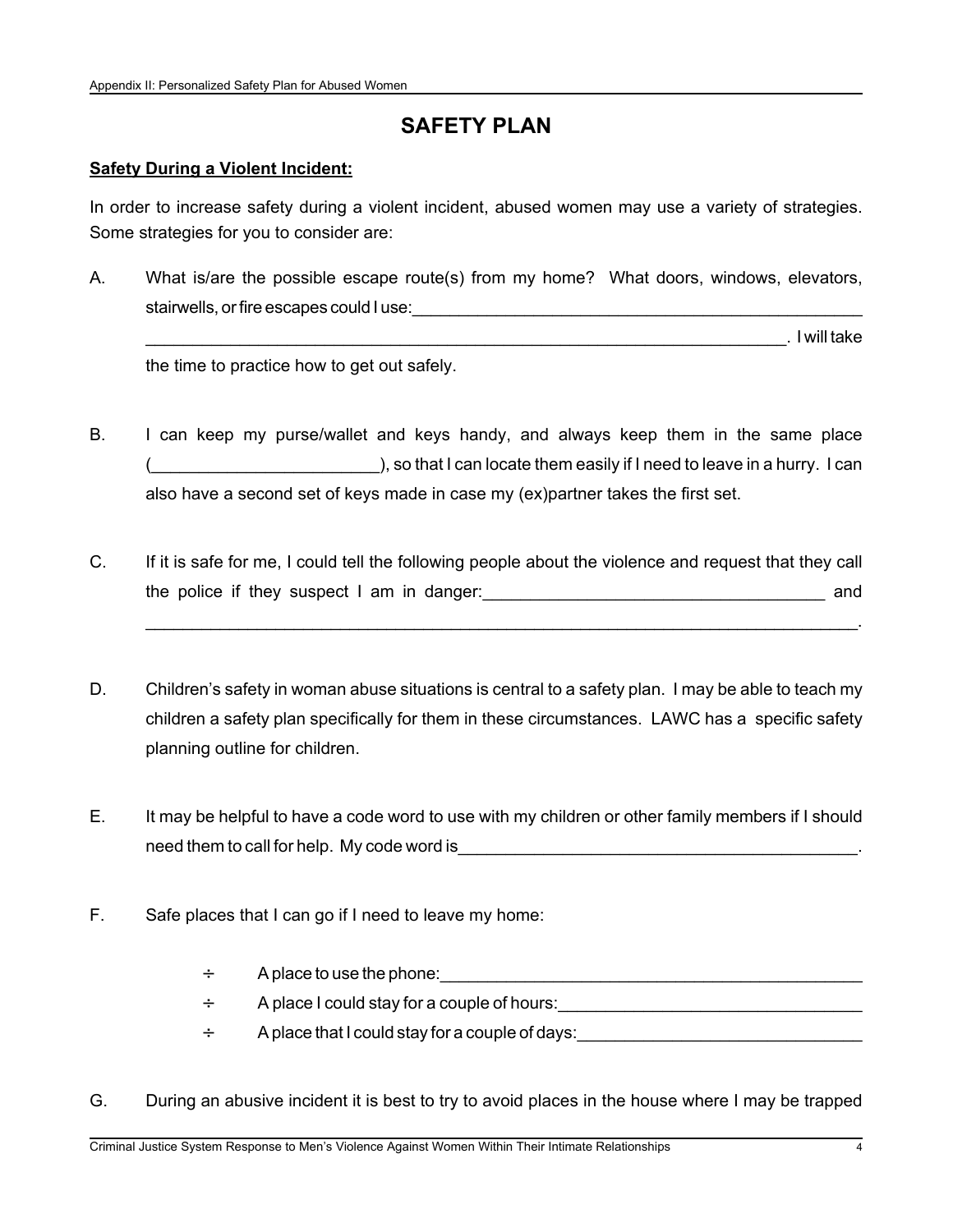or where weapons are readily available such as the bathroom or kitchen. Bigger rooms with more than one exit may be safer. The places I would try to avoid would be The places I would try to move to are

\_\_\_\_\_\_\_\_\_\_\_\_\_\_\_\_\_\_\_\_\_\_\_\_\_\_\_\_\_\_\_\_\_\_\_\_\_\_\_\_\_\_\_\_\_\_\_\_\_\_\_\_\_\_\_\_\_\_\_\_\_\_\_\_\_\_\_\_\_\_\_\_\_\_\_\_\_.

- H. In abusive situations, women sometimes say or do things that in an equal non-abusive relationship they would not. For some women this involves survival skills such as claiming to agree with abuser even when it's not true in order to increase safety. On other occasions, women may retaliate against the abuser with violence; however be aware that such actions could lead you to be charged with a criminal offence.
- I. Calling the Police can increase safety. Woman abuse is a crime; it is against the law. If there are reasonable and probable grounds to assume an assault has occurred, the Police are mandated to lay a charge of assault.

 \_\_\_\_\_\_\_\_\_\_\_\_\_\_\_\_\_\_\_\_\_\_\_\_\_\_\_\_\_\_\_\_\_\_\_\_\_\_\_\_\_\_\_\_\_\_\_\_\_\_\_\_\_\_\_\_\_\_\_\_\_\_\_\_\_\_\_\_\_\_\_\_\_\_\_\_\_ \_\_\_\_\_\_\_\_\_\_\_\_\_\_\_\_\_\_\_\_\_\_\_\_\_\_\_\_\_\_\_\_\_\_\_\_\_\_\_\_\_\_\_\_\_\_\_\_\_\_\_\_\_\_\_\_\_\_\_\_\_\_\_\_\_\_\_\_\_\_\_\_\_\_\_\_\_\_

J. Given my past experience, other protective actions that I have considered/employed are:

## **Safety Plan If You Are Preparing to Leave:**

Some abused women leave the residence they share with the abusive partner. These are protective actions you may wish to consider if you are in this situation. Even if you are not planning to leave your partner, it is important to review a safety plan regarding leaving in case the violence escalates and you need to leave quickly.

- A. It may not be safe to inform my partner that I am leaving.
- B. Should I need to leave quickly, it would be helpful for me to leave some emergency cash, an extra set of house and car keys and extra clothes with **with**  $\frac{1}{2}$ and \_\_\_\_\_\_\_\_\_\_\_\_\_\_\_\_\_\_\_\_\_\_\_\_\_\_\_\_\_\_\_\_\_\_\_\_\_\_\_\_\_\_\_\_\_\_\_\_\_\_\_\_\_\_\_\_\_\_\_\_\_\_\_\_\_\_\_\_\_\_\_\_\_\_.
- C. I can keep copies of important documents such as immigration papers or birth certificates at\_\_\_\_\_\_\_\_\_\_\_\_\_\_\_\_\_\_\_\_\_\_\_\_\_\_\_\_\_\_\_\_\_\_\_\_\_\_\_\_\_\_\_\_\_\_\_\_\_\_\_\_\_\_\_\_\_\_\_\_\_\_\_\_\_\_\_\_\_\_\_\_\_\_\_\_.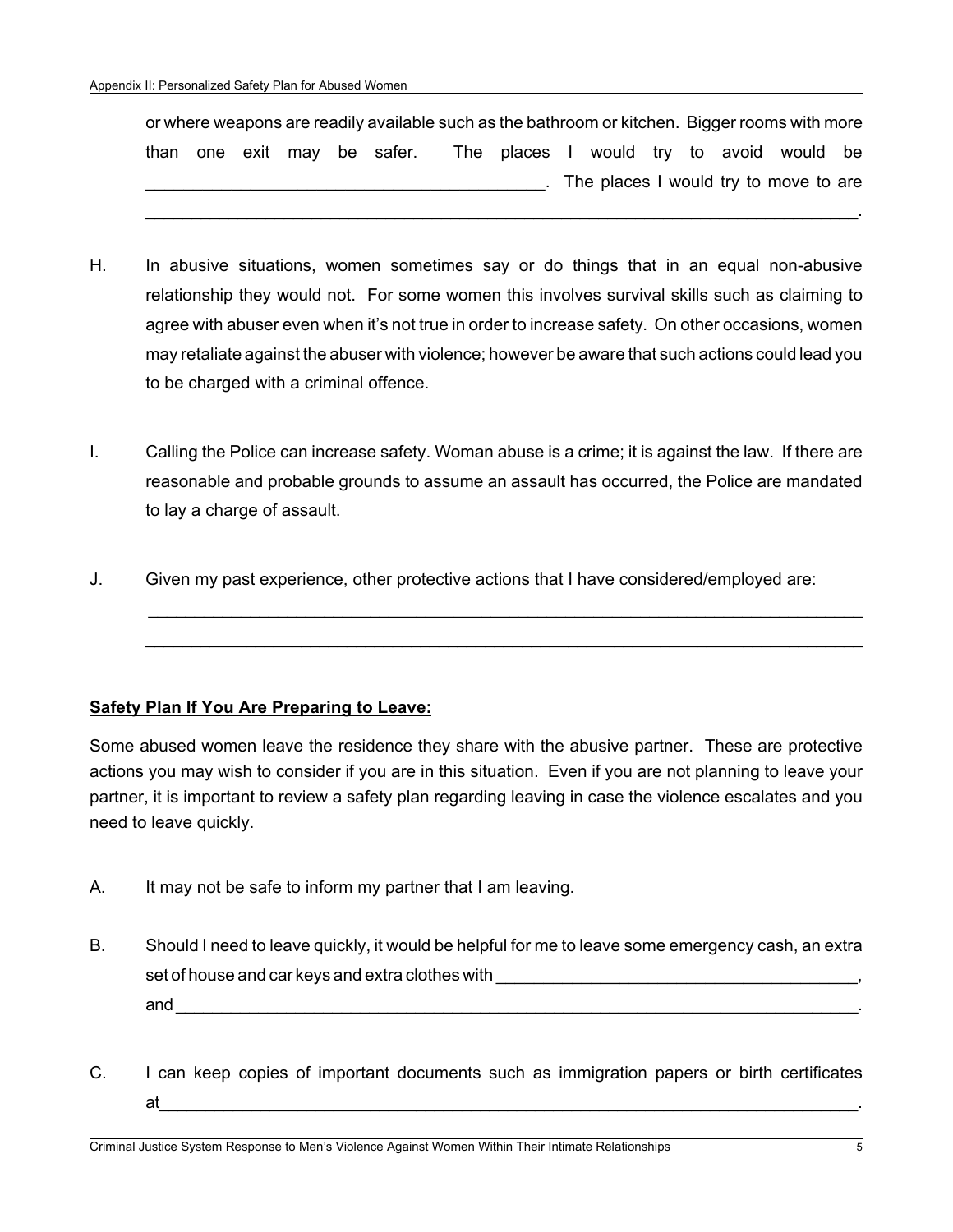- D. I can open a savings account to increase my freedom to leave. I should make sure to alert the bank not to send any correspondence to my home address.
- E. I can get legal advice from a lawyer who understands woman abuse. But, as with the bank, I should make certain the lawyer knows not to send any correspondence to my home address. *(It is critical to consult with a family lawyer if you have children.)*
- F. The local Abused Women's Helpline number is **Example 1** (listed in the front of the telephone book with other crisis numbers). I can seek safe shelter and support by calling this help line.
- G. I can keep change for phone calls on me at all times. I must be careful if I am using a telephone credit card because my (ex) partner could see the numbers I have called on next month's telephone bill. To keep telephone communications confidential, I can use a pay phone, a friend's phone, or a friend's calling card.
- H. These are people that I could ask for assistance:
	- ÷ money: \_\_\_\_\_\_\_\_\_\_\_\_\_\_\_\_\_\_\_\_\_\_\_\_\_\_\_\_\_\_\_\_\_\_\_\_\_\_\_\_\_\_\_\_\_\_\_\_\_\_\_\_\_\_\_\_\_\_\_  $\div$  childcare:  $\div$  support attending appointments: ÷ transportation: \_\_\_\_\_\_\_\_\_\_\_\_\_\_\_\_\_\_\_\_\_\_\_\_\_\_\_\_\_\_\_\_\_\_\_\_\_\_\_\_\_\_\_\_\_\_\_\_\_\_\_\_\_
	- $\div$  other:
- I. If I need to return home to get personal belongings, I can call the police for an escort to stand by and keep the peace. To do this, I call 911 and ask the police to meet me somewhere close to my home. They will stay while I pick up my own and my children's personal belongings.
- J. Other protective actions I have considered are: **With an article are all the protective actions**
- K. When women leave abusive partners, it is important to take certain items with them. Items with asterisks on the following list are the most important, but if there is time, the other items might be taken, or stored outside the home. Keeping them all together in one location makes it much

\_\_\_\_\_\_\_\_\_\_\_\_\_\_\_\_\_\_\_\_\_\_\_\_\_\_\_\_\_\_\_\_\_\_\_\_\_\_\_\_\_\_\_\_\_\_\_\_\_\_\_\_\_\_\_\_\_\_\_\_\_\_\_\_\_\_\_\_\_\_\_\_\_\_\_\_\_.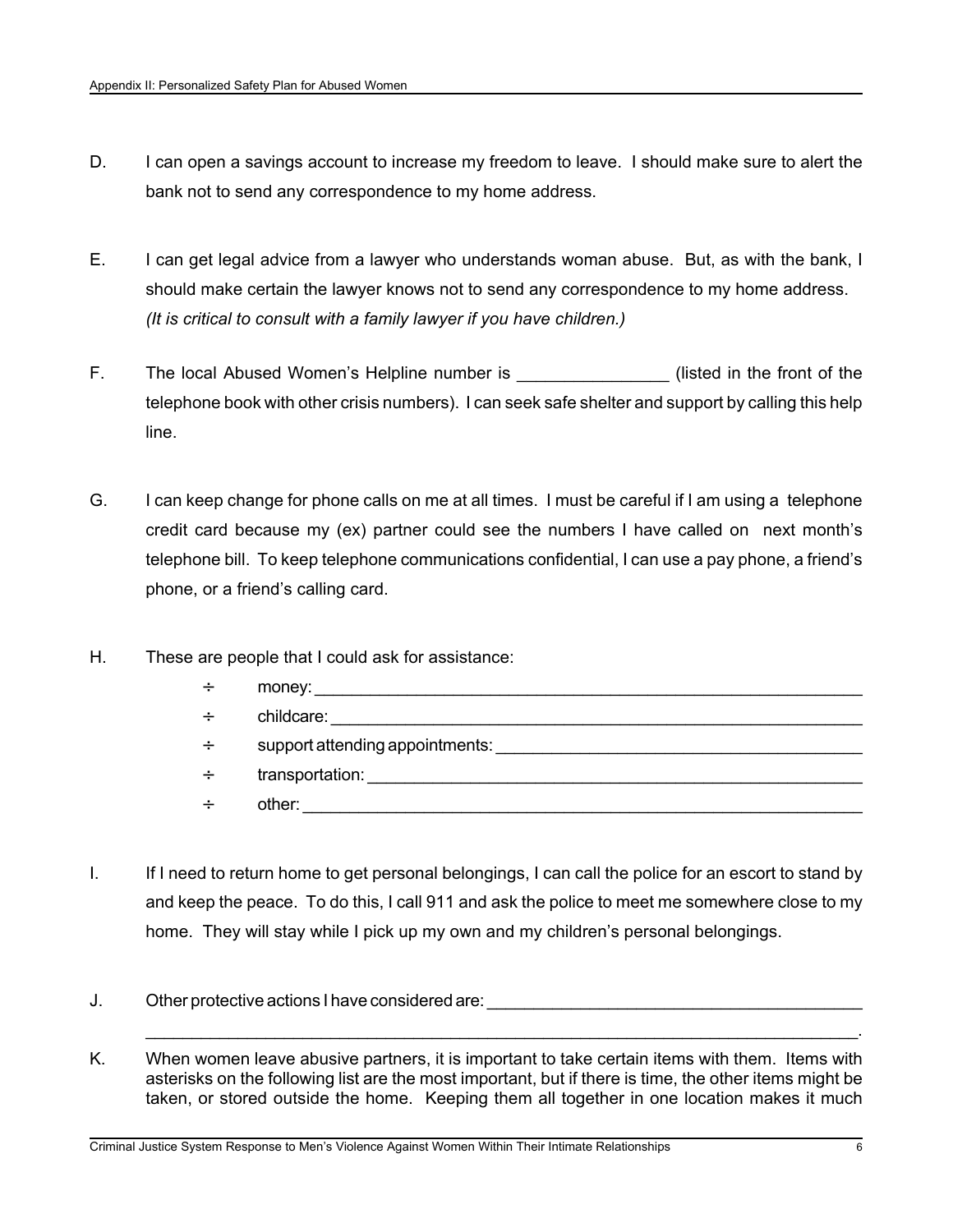easier if a woman needs to leave in a hurry.

- 
- \* protection order papers/documents \* my birth certificate
- 
- \* school and vaccination records \* money
- \* checkbook, bank book/cards \* credit cards
- 
- 
- 
- 
- 
- children's favourite toy/blankets in the sewellery items of special sentimental value
- \* identification for myself \* children's birth certificates
	-
	- social insurance cards \* \* immigration papers
		-
		-
- \* keys house/car/office \* \* driver's license and ownership
	- medications  $*$  passport
- \* health cards  $\ddot{}$  medical records
	- \* divorce/separation papers \* lease/mortgage/insurance address book pictures/photos
- L. Telephone Numbers I Need to Know:

For safety reasons it may be necessary to keep these telephone numbers hidden (but accessible!) and/or memorize the numbers:

- $\div$  Police Department:
- $\div$  Abused Women's Help Line (24 hours):
- $\div$  London Abused Women's Centre:
- $\div$  Lawyer:
- ÷ Work: \_\_\_\_\_\_\_\_\_\_\_\_\_\_\_\_\_\_\_\_\_\_\_\_\_\_\_\_\_\_\_\_\_\_\_
- $\div$  Minister/Rabbi/Priest/Elder:
- ÷ Other: \_\_\_\_\_\_\_\_\_\_\_\_\_\_\_\_\_\_\_\_\_\_\_\_\_\_\_\_\_\_\_\_\_\_\_

## **Safety In My Own Home**

Following are some suggestions regarding safety measures in your own home that you may wish to consider. *(Some of these safety measures cost money.)*

- A. If financially possible I could:
	- ÷ change the locks on my doors and windows (you may need to inform the landlord if you are renting or your lawyer if you own your home before taking this action)
	- $\div$  install a peep hole in the door
	- ÷ replace wooden doors with steel/metal doors
	- ÷ install window bars, poles to wedge against doors, an electronic alarm system
	- ÷ purchase rope ladders to be used for escape from second floor windows
	- $\div$  install smoke detectors and purchase fire extinguishers for each floor in my house/apartment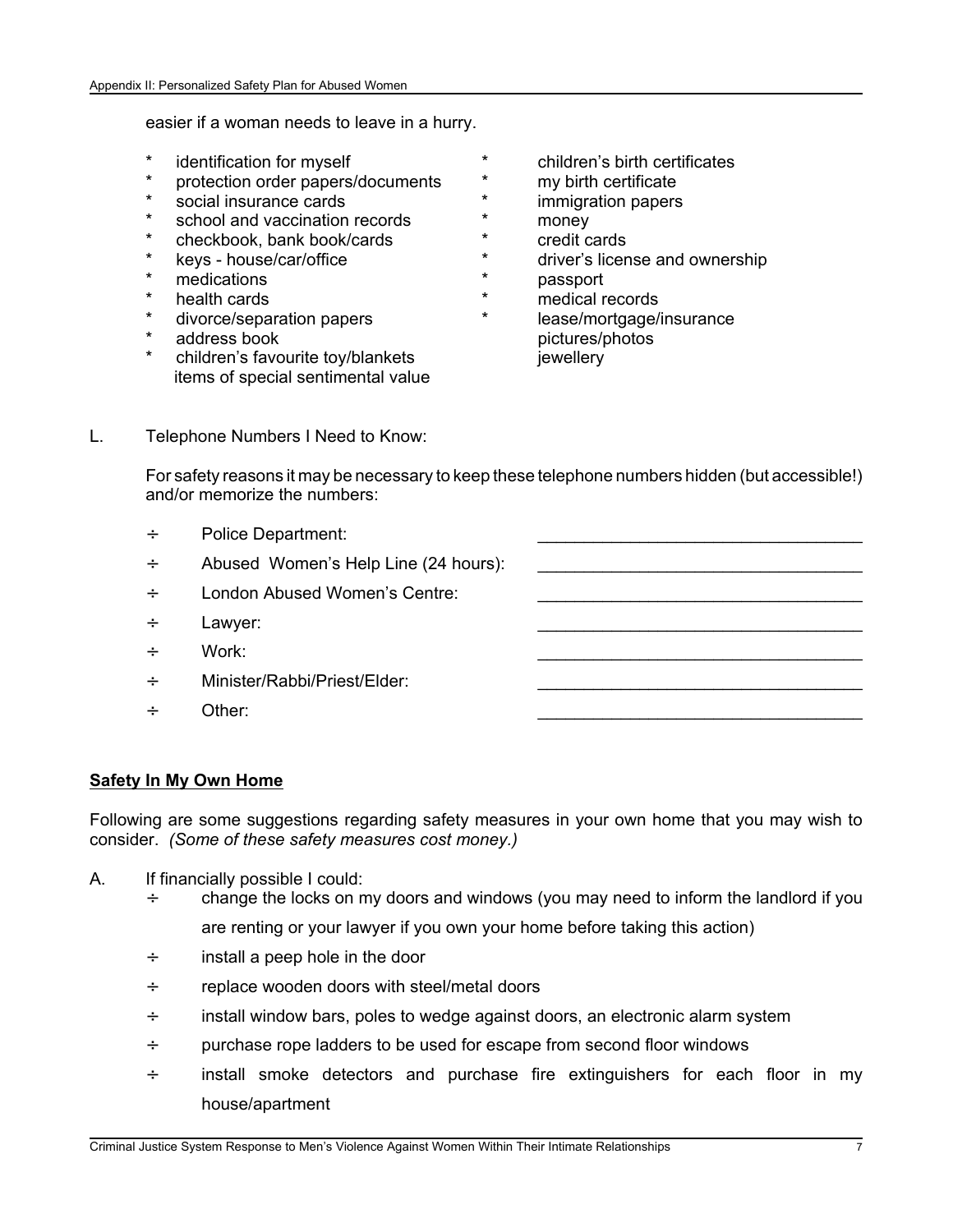- $\div$  install a motion sensitive lighting system outside that lights up when a person is coming close to my home
- ÷ leave the lights on
- B. If I have custody and access issues, I can inform all the people who provide childcare for my children about who has permission to pick up my children and who does not. I can give these people copies of the custody and access order to keep with them and a picture of the abusive partner. The people I will inform about pick up permission include:
	- ÷ school: \_\_\_\_\_\_\_\_\_\_\_\_\_\_\_\_\_\_\_\_\_\_\_\_\_\_\_\_\_\_\_\_\_\_\_\_\_\_\_\_\_\_\_\_\_\_\_
	- $\div$  daycare staff:  $\div$  babysitters:  $\div$  sunday school teacher: ÷ teacher: \_\_\_\_\_\_\_\_\_\_\_\_\_\_\_\_\_\_\_\_\_\_\_\_\_\_\_\_\_\_\_\_\_\_\_\_\_\_\_\_\_\_\_\_\_\_\_  $\div$  other:  $\qquad \qquad \overline{\phantom{a}}$

*If you are concerned about parental abduction of your child, call CHILD FIND for preventative measures that you can take.*

C. I could inform \_\_\_\_\_\_\_\_\_\_\_\_\_\_\_\_\_\_\_\_\_\_\_\_\_\_\_\_\_(neighbour), \_\_\_\_\_\_\_\_\_\_\_\_\_\_\_\_\_\_\_\_ (superintendent/landlord), \_\_\_\_\_\_\_\_\_\_\_\_\_\_\_\_\_\_\_(friend) \_\_\_\_\_\_\_\_\_\_\_\_\_\_\_\_\_\_\_\_\_\_\_\_\_\_ (other) that I am separated and ask that they call the police if my (ex)partner is seen near my residence.

\_\_\_\_\_\_\_\_\_\_\_\_\_\_\_\_\_\_\_\_\_\_\_\_\_\_\_\_\_\_\_\_\_\_\_\_\_\_\_\_\_\_\_\_\_\_\_\_\_\_\_\_\_\_\_\_\_\_\_\_\_\_\_\_\_\_\_\_\_\_\_\_\_\_\_\_\_.

D. Other strategies that I am already using or that I might use:

## **Safety With a Protection Order**

Protection orders are legal restrictions on movement and actions that come in different forms: peace bonds, restraining orders, bail conditions, parole conditions, child custody access orders, etc. Many abusers do obey protection orders, but one can never be sure which violent partner will obey and which will violate protection orders. It is often necessary to ask the police and the courts to enforce a protection order. The following are some steps that I can take to help support the enforcement of my protection order.

A. It is important to know the specifics and limitations of my protection order. I will find out the conditions and what they mean for my safety.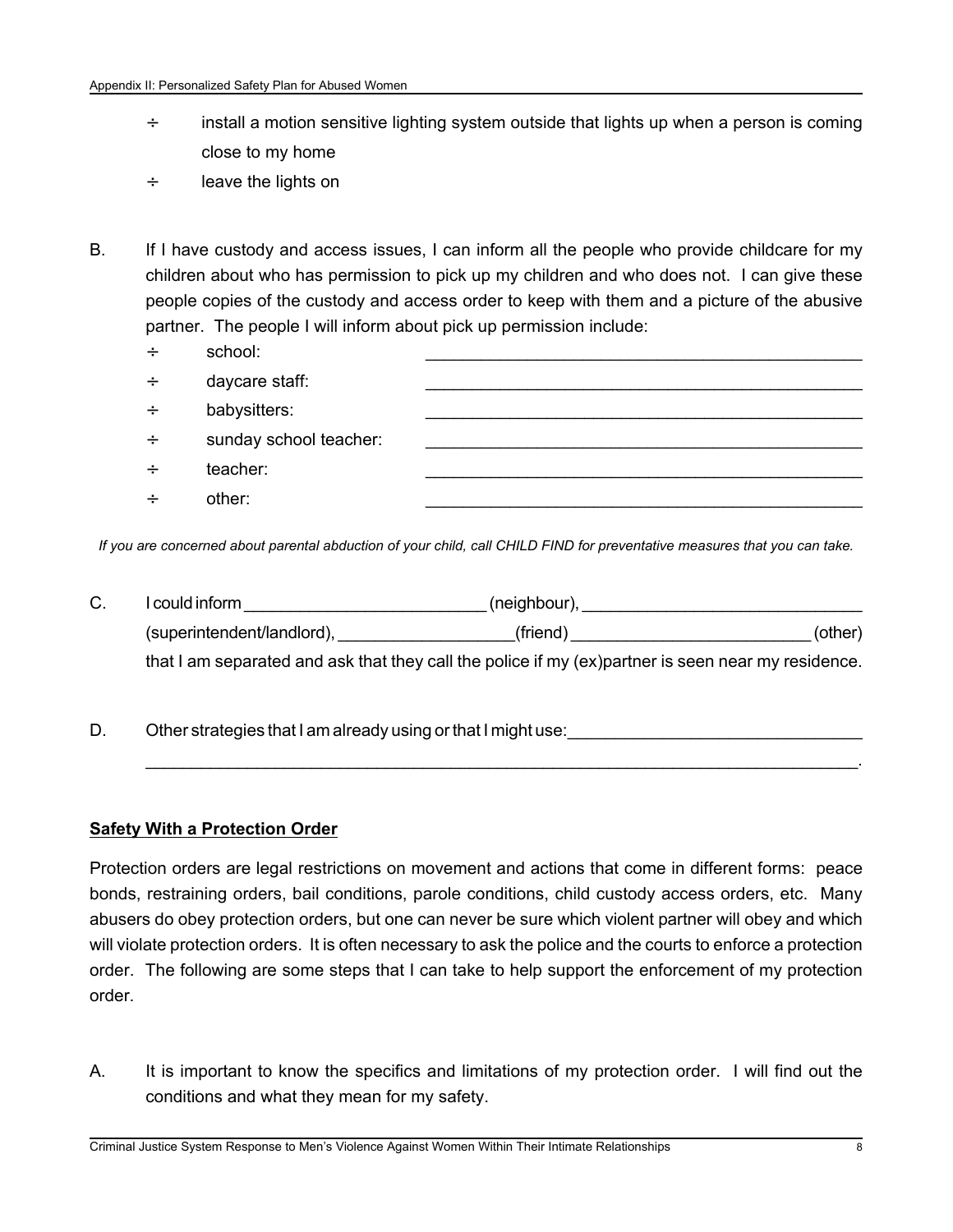- B. I can call the police station to ensure that the protection order is registered on CPIC (the police computer system).
- C. If my (ex)partner violates the protection order, I can call the police and report the violation. Depending on the type of protection order, I can also contact my (ex)partner's parole/probation officer, contact my lawyer and/or my advocate. (It is important to report to the police every violation of the order).
- D. If the police do not help, I can call the Duty Sergeant immediately at the police station and express my concern. I can also contact my advocate, my (ex)partner's parole officer, or my lawyer, as well as filing a complaint with the police.
- $E.$  I will keep my protection order document(s) (originals, if possible) \_\_\_\_\_\_\_\_\_\_\_\_\_\_\_\_\_\_\_\_\_\_\_\_\_\_\_\_\_\_\_\_\_\_\_\_\_\_\_\_\_\_\_\_\_\_\_\_\_\_\_\_\_\_\_\_\_\_(location). It is beneficial to keep the document(s) on or near me. It may also be helpful to keep a copy in a second safe location also.
- F. If my partner destroys my protection order, I can get another copy from the courthouse, my lawyer,  $or$
- G. If it is safe to do so, I can inform my employer, my friend and \_\_\_\_\_\_\_\_\_\_\_\_\_\_\_\_\_\_\_\_\_\_\_\_\_\_\_\_\_\_ that I have a protection order in effect.
- H. I can also file a private criminal complaint with the Justice of the Peace in the jurisdiction where the violation occurred. I can charge the abuser with a violation of the protection order and all the crimes committed in violation of that order. I can call the Abused Women's Help Line for more information regarding this action.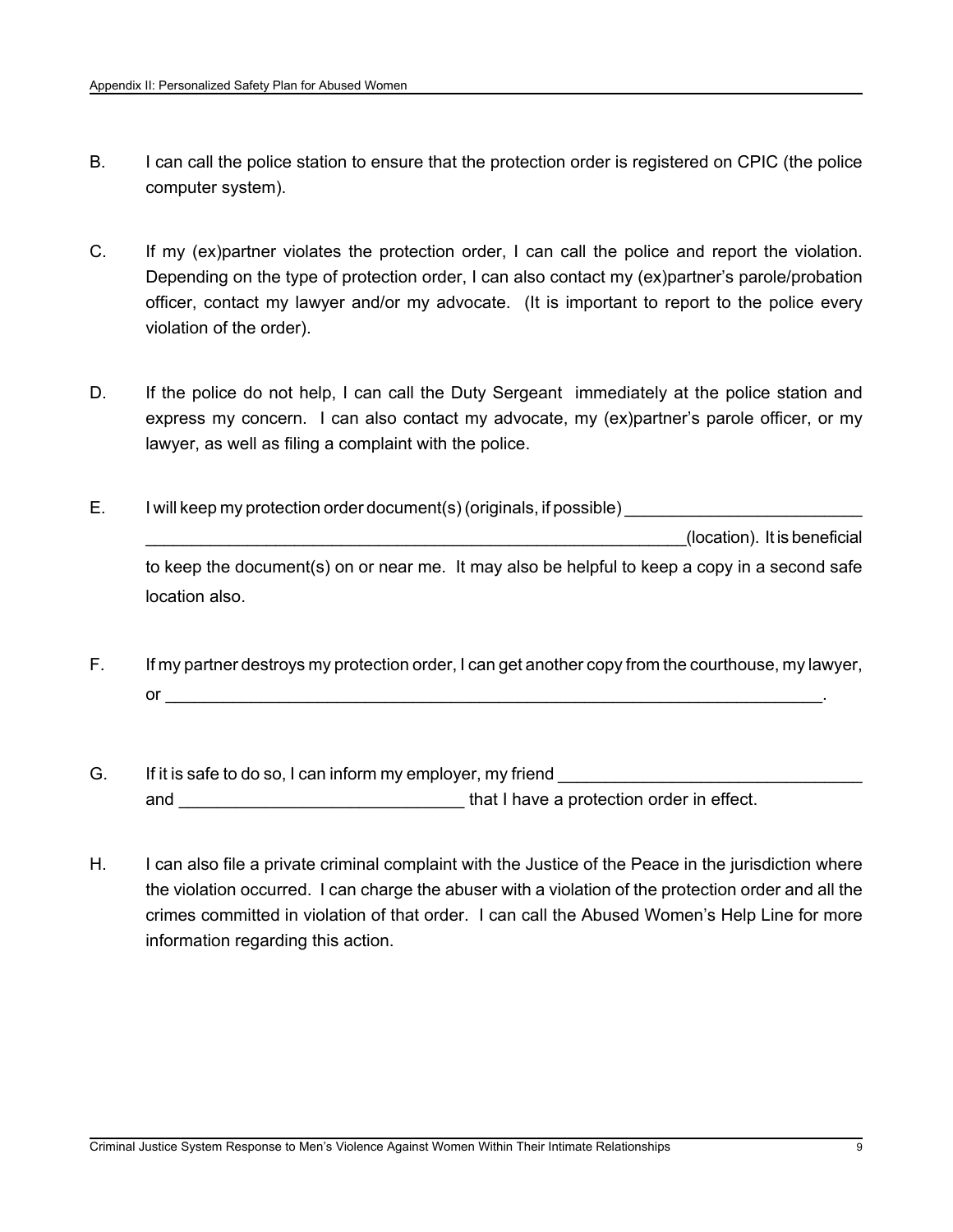## **Safety on the Job and in Public**

Each abused woman must decide if and/or when she will tell others that her partner has abused her and that she may be at continued risk. Friends, family and co-workers may be able to help protect women. Each woman should consider carefully which people to recruit to help secure her safety.

I might do any or all of the following:

- A. If it is comfortable to do so, I can inform my boss, the security supervisor and at work of my situation.
- B. According to how comfortable and safe I feel, I can ask  $\qquad \qquad$  to help screen my telephone calls at work. It could be of assistance to me if they document these calls.
- C. If it is comfortable to do so, and I feel it would be supportive to me and my situation, I could discuss the possibility of having my employer call the police if I am in danger from my (ex)partner.
- D. Some safety suggestions regarding arriving or leaving work:
	- $\div$  let someone know when you'll be home
	- ÷ walk with someone to your car
	- $\div$  scan the parking lot
	- $\div$  if your partner is following you, drive to a place where there are people to support you, e.g. a friend's home, police station
	- $\div$  if you are walking, take a route that is populated
	- ÷ take different routes home
	- $\div$  if you see your partner on the street, try to get to a public place, e.g. store
	- ÷ you can also call attention to yourself and request help
	- ÷ purchase a personal alarm device
- E. I can use different grocery stores/shopping malls and shop at different times than I did before to reduce the risk of contact with my (ex)partner.